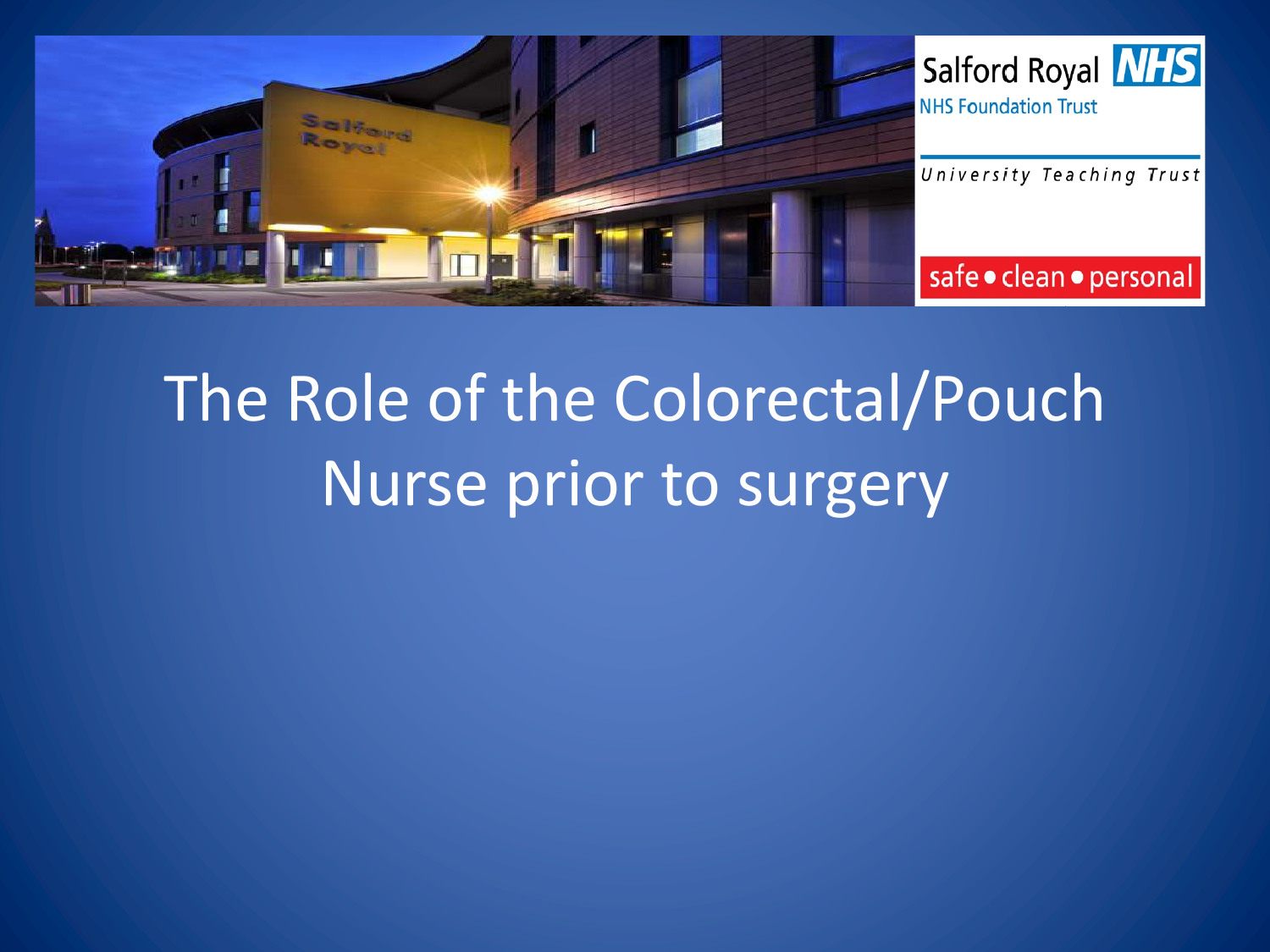#### Aims and Objectives

- The role of the colorectal/pouch nurse
- The MDT process
- Pre operatively counselling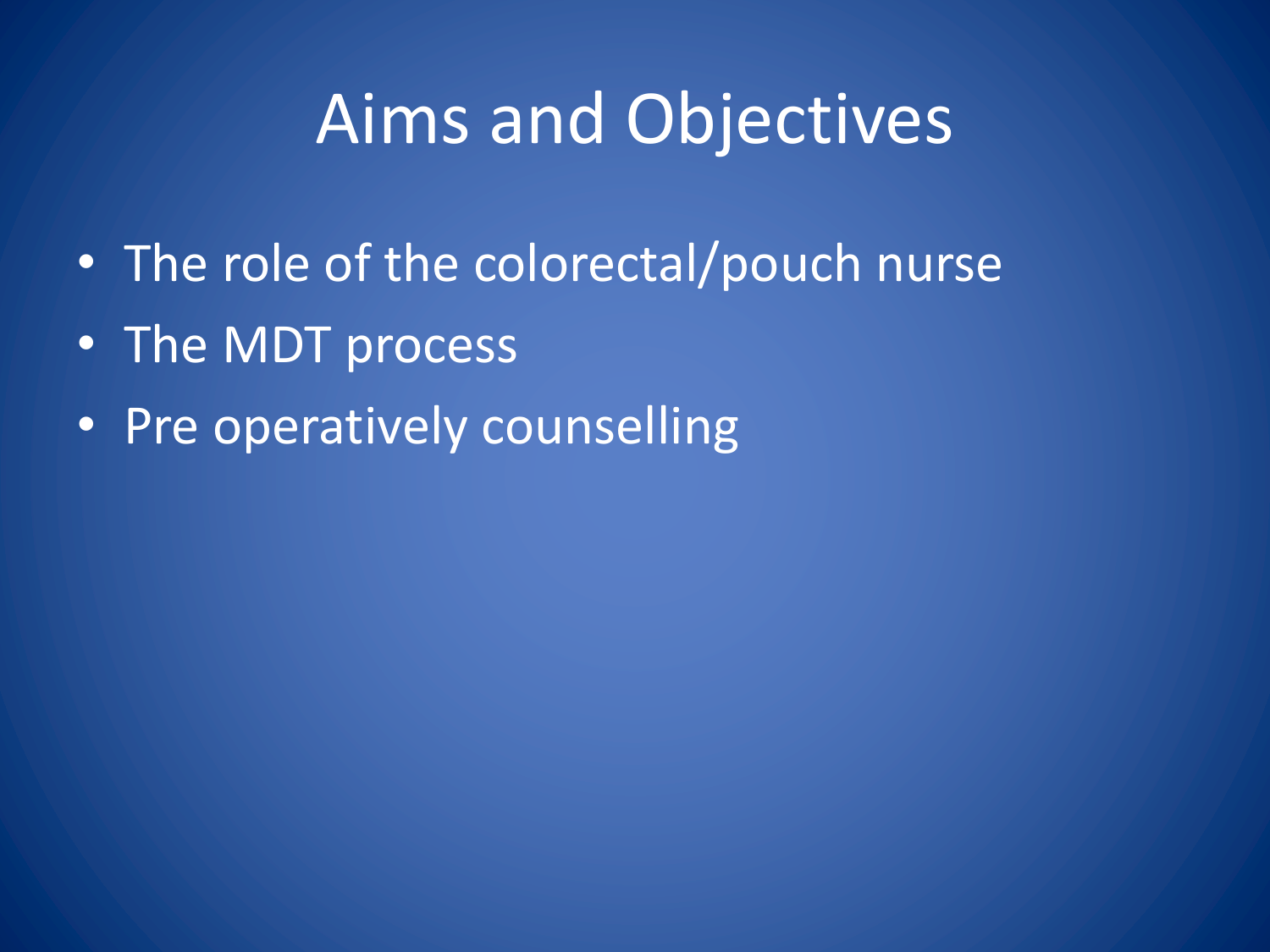#### Current pouch service

- History of SRFT Pouch service
- 7 Colorectal surgeons
- Mr Soop Lead Pouch surgeon
- 7 Colorectal nurses, 5 Stoma nurses and 1 Support worker
- 8-12 pouches a year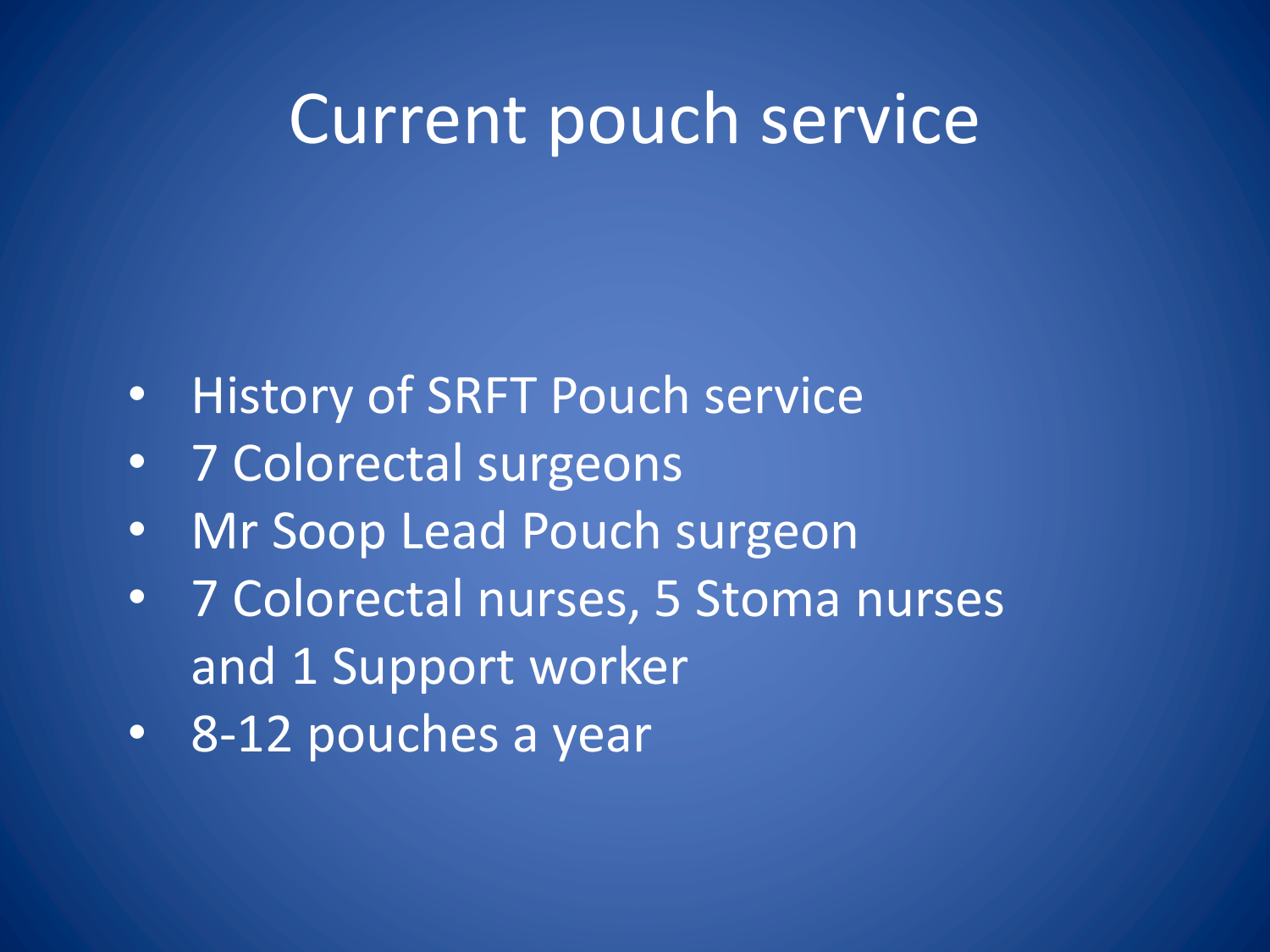## A Specialist Nurse Role :-

- Clinician
- Educator
- Researcher
- Consultant/resource
- Administrator/manager/change agent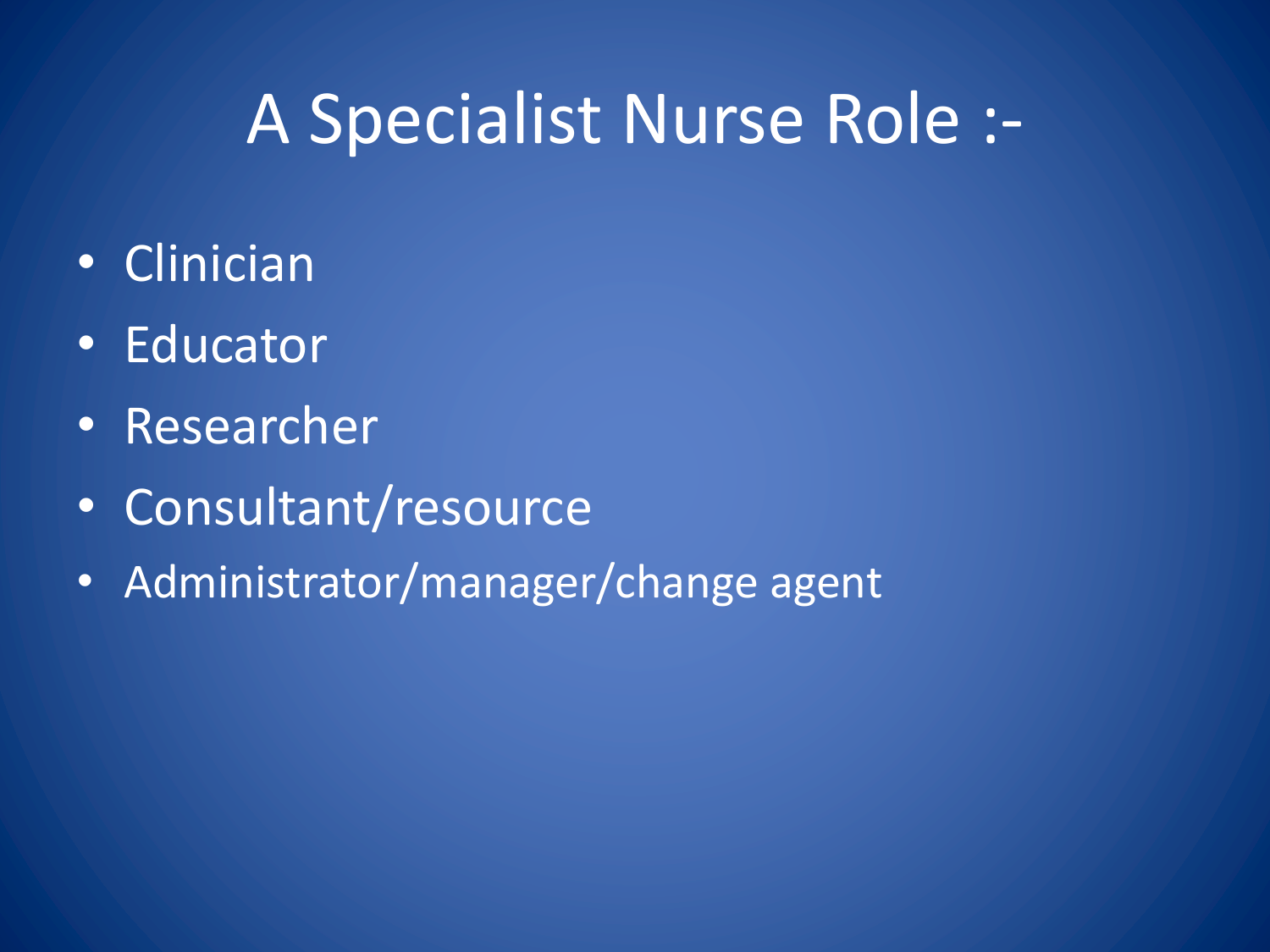#### Direct Care

- Expert practitioner
- Role model
- Patient advocate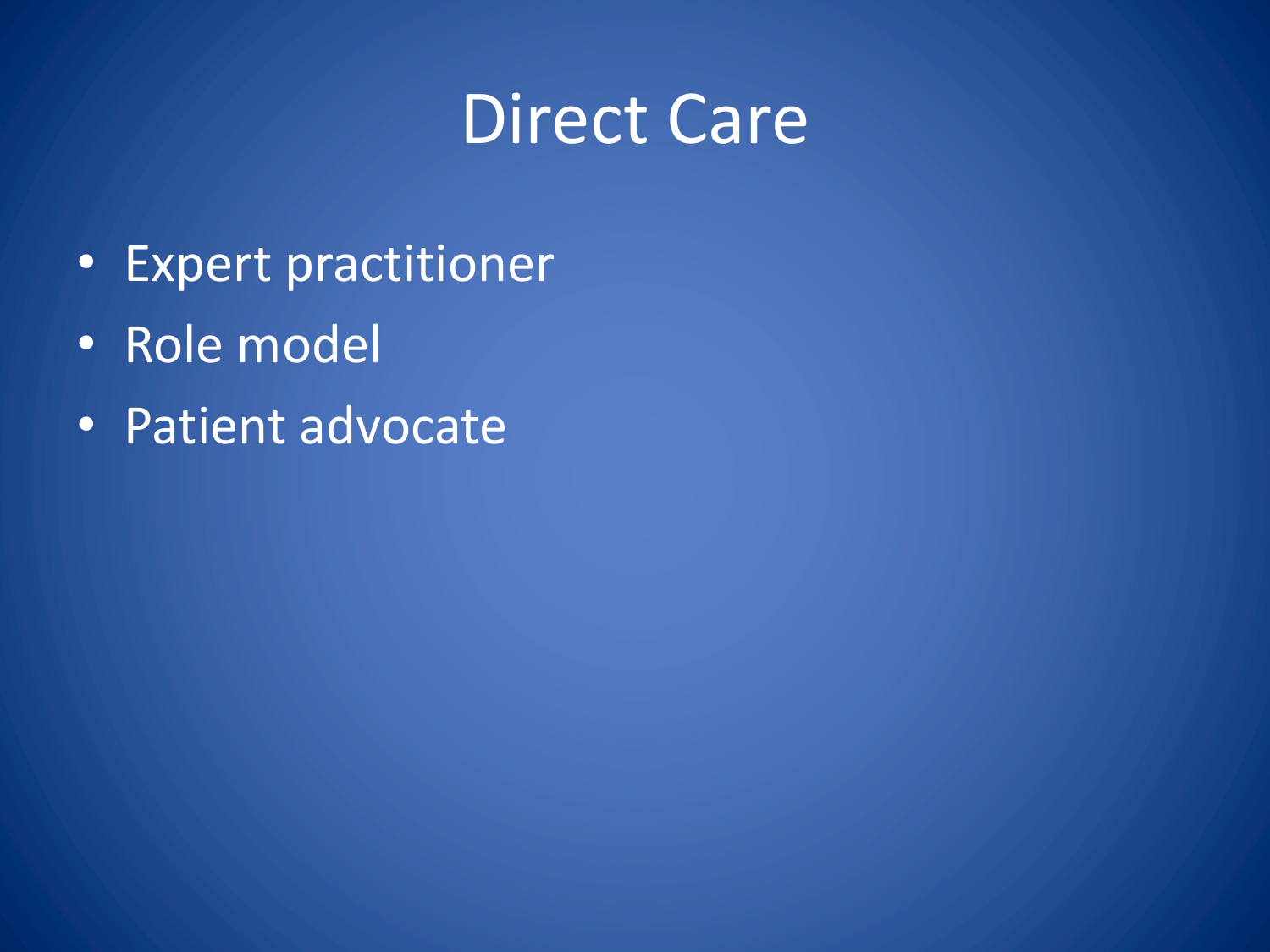## **Indirect Care**

- Clinical teacher/supervisor
- Communicator
- Researcher
- Liaison
- Enabler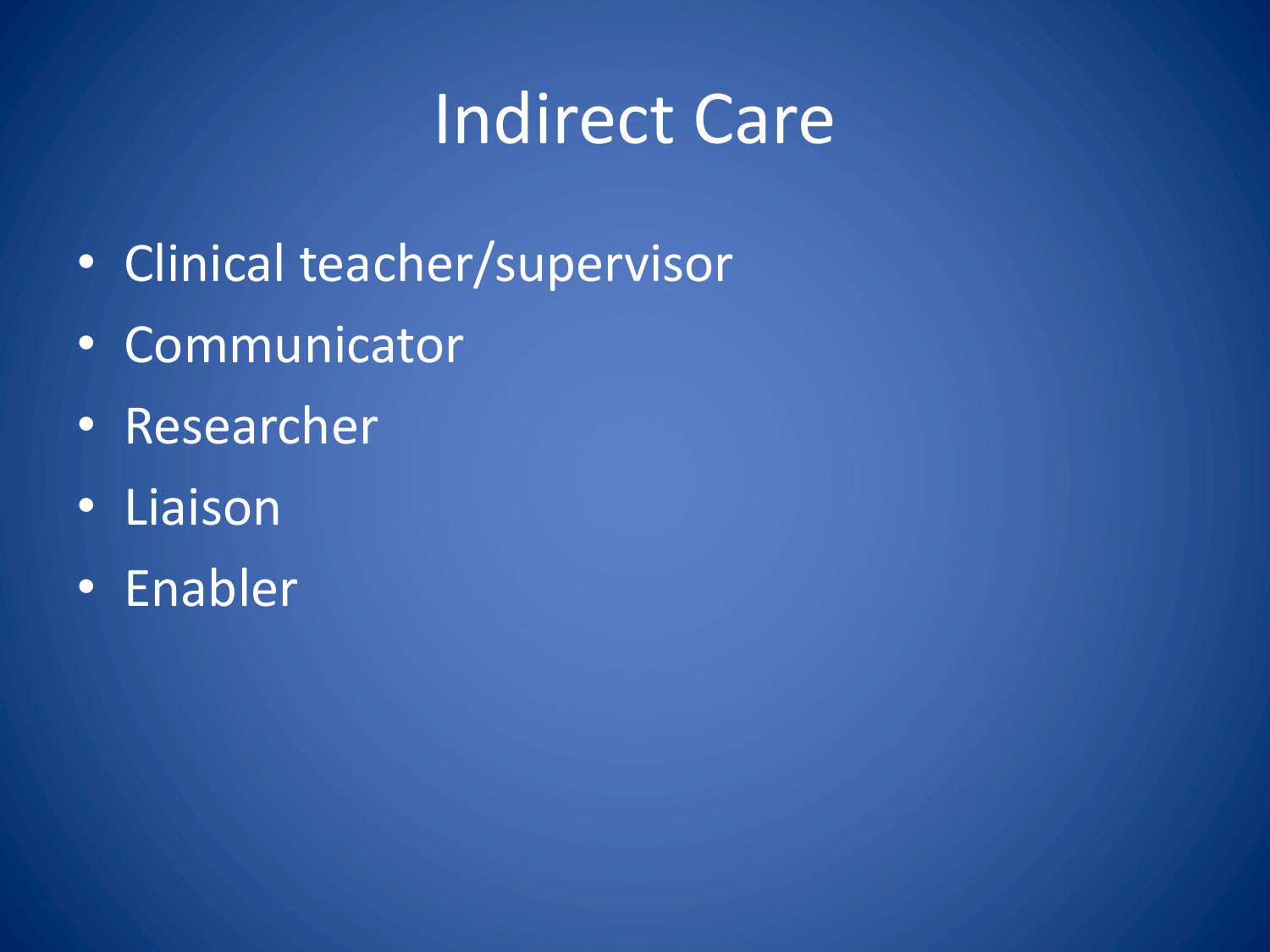## Is Pouch surgery for me?

- unresponsive to medical therapy,
- Familial adenomatous polyposis (FAP)
- Function is effecting QOL
- You have just had enough of your symptoms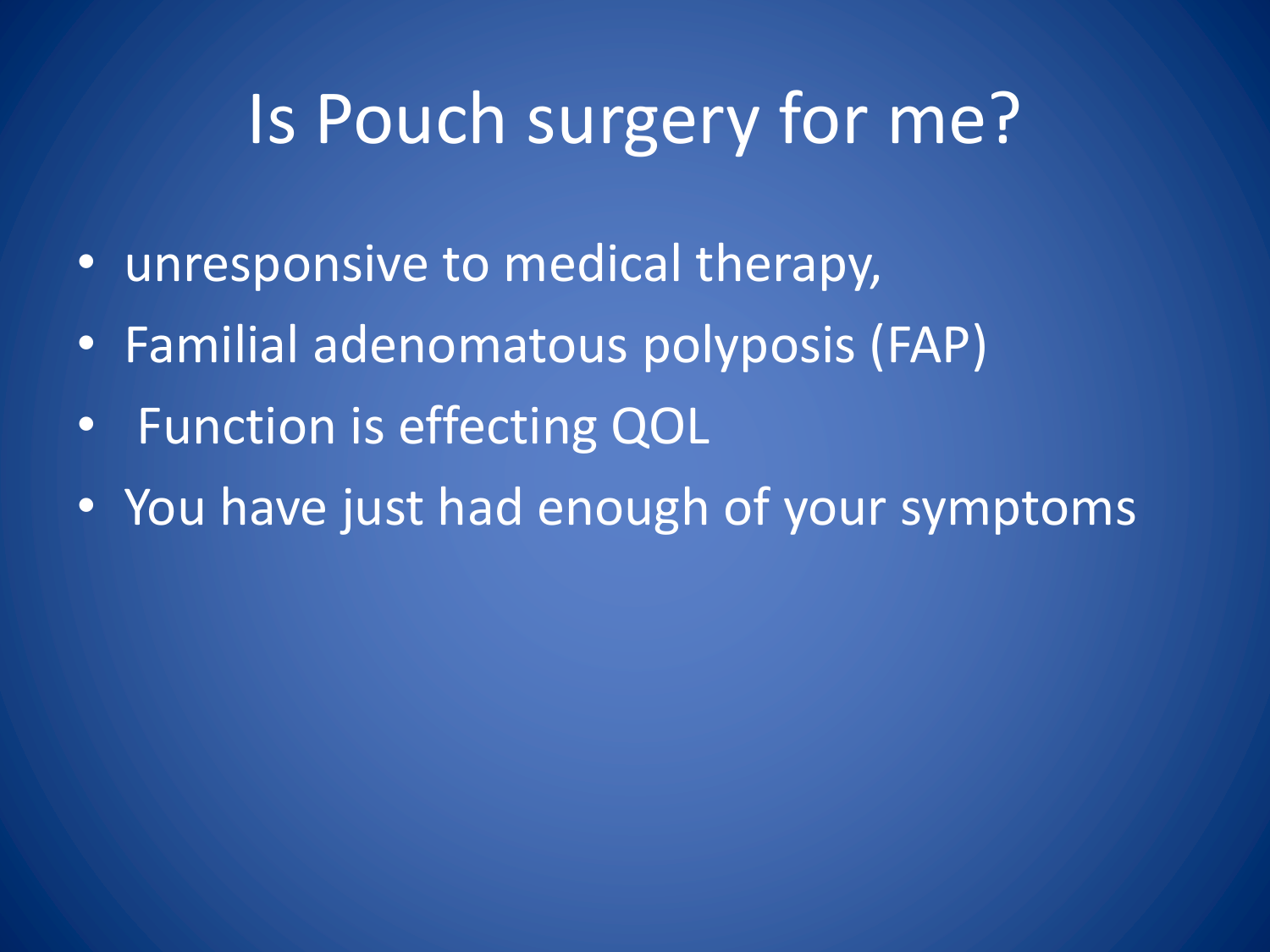## Multidisciplinary Team Meeting

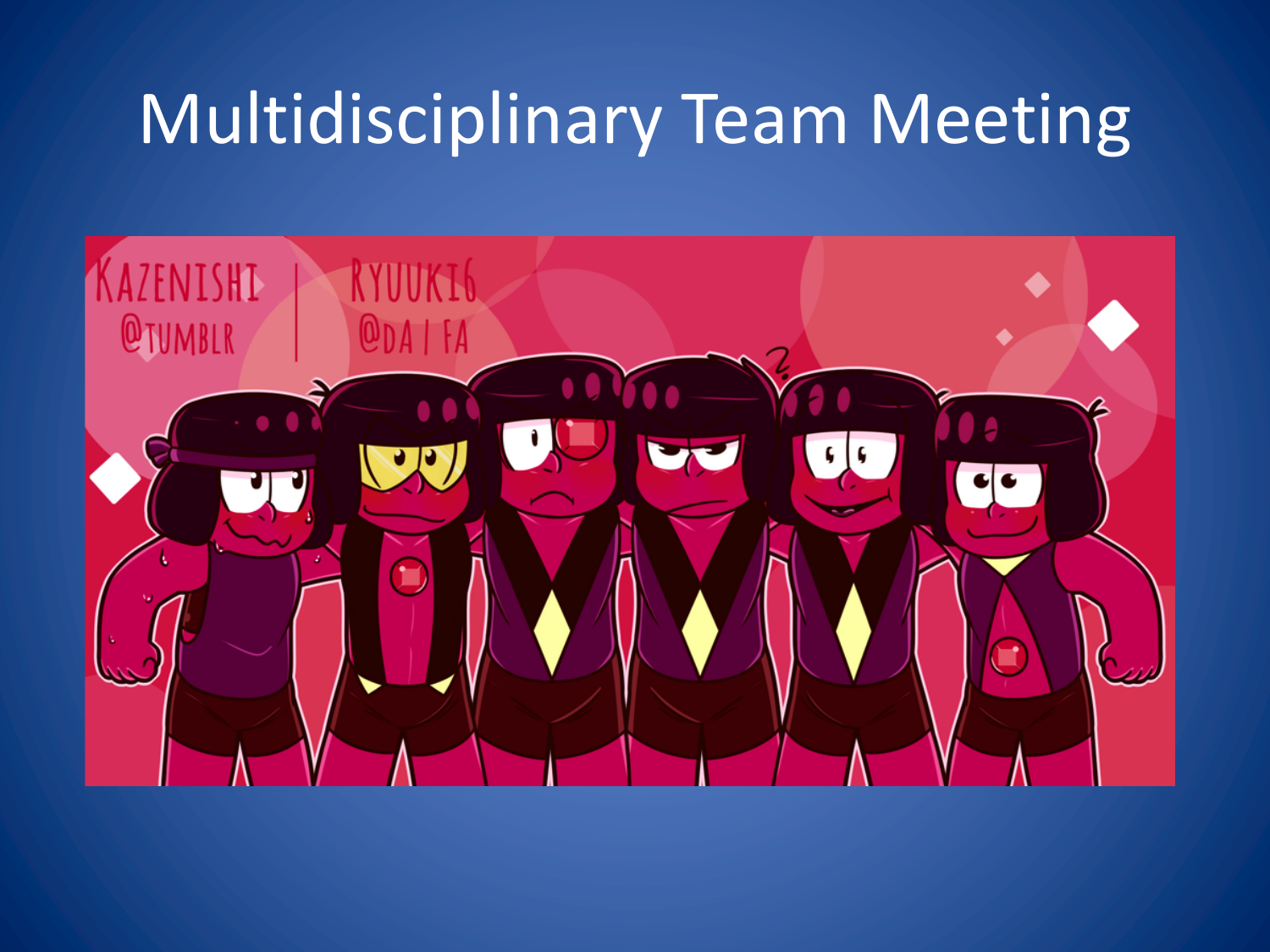#### Successful outcomes

- Sensible patient selection
- Contraindicated: crohns disease, weak anal sphincters, obesity
- Clear pre operative counselling
- Realistic expectations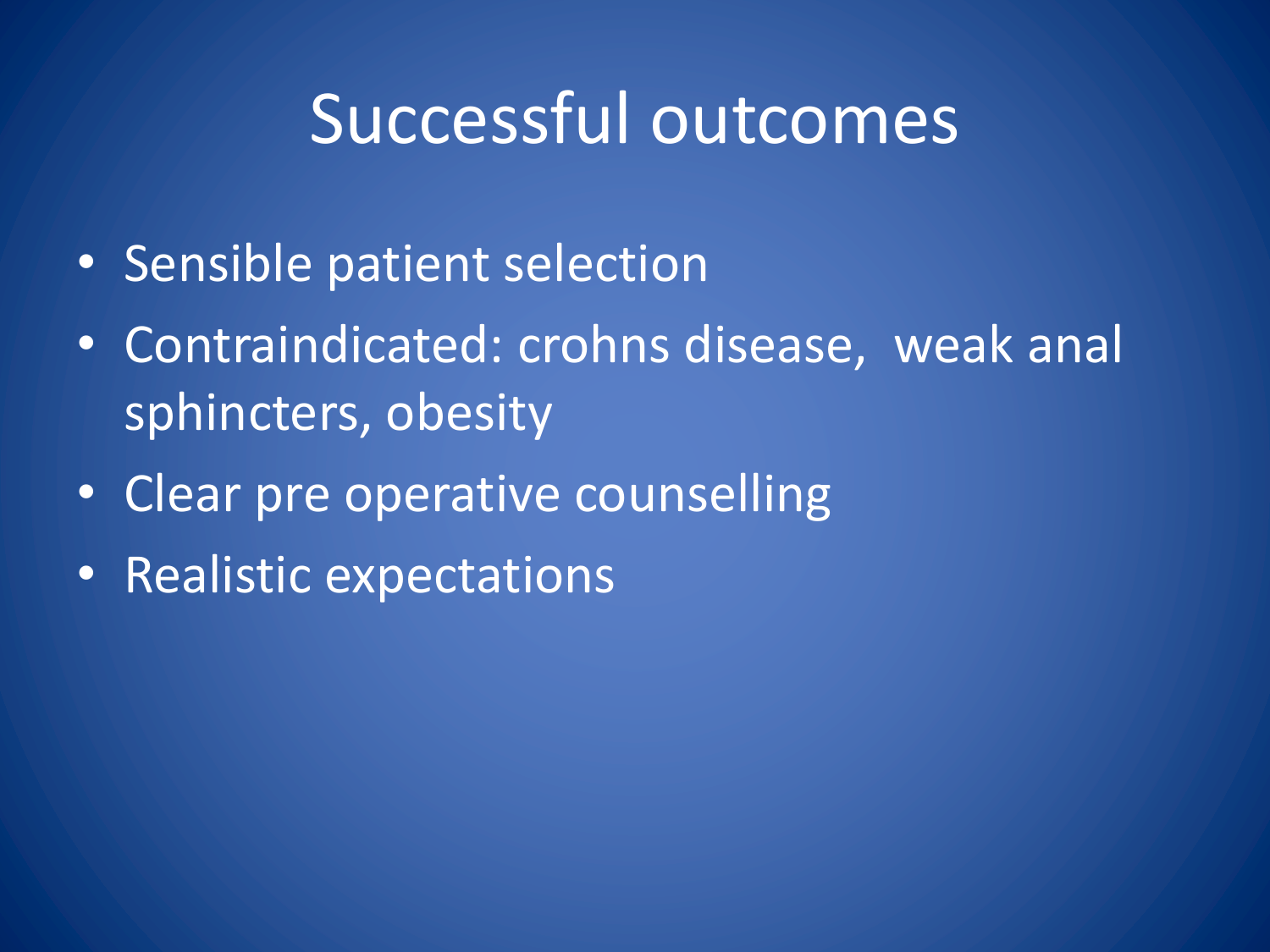# **Staged Operation**

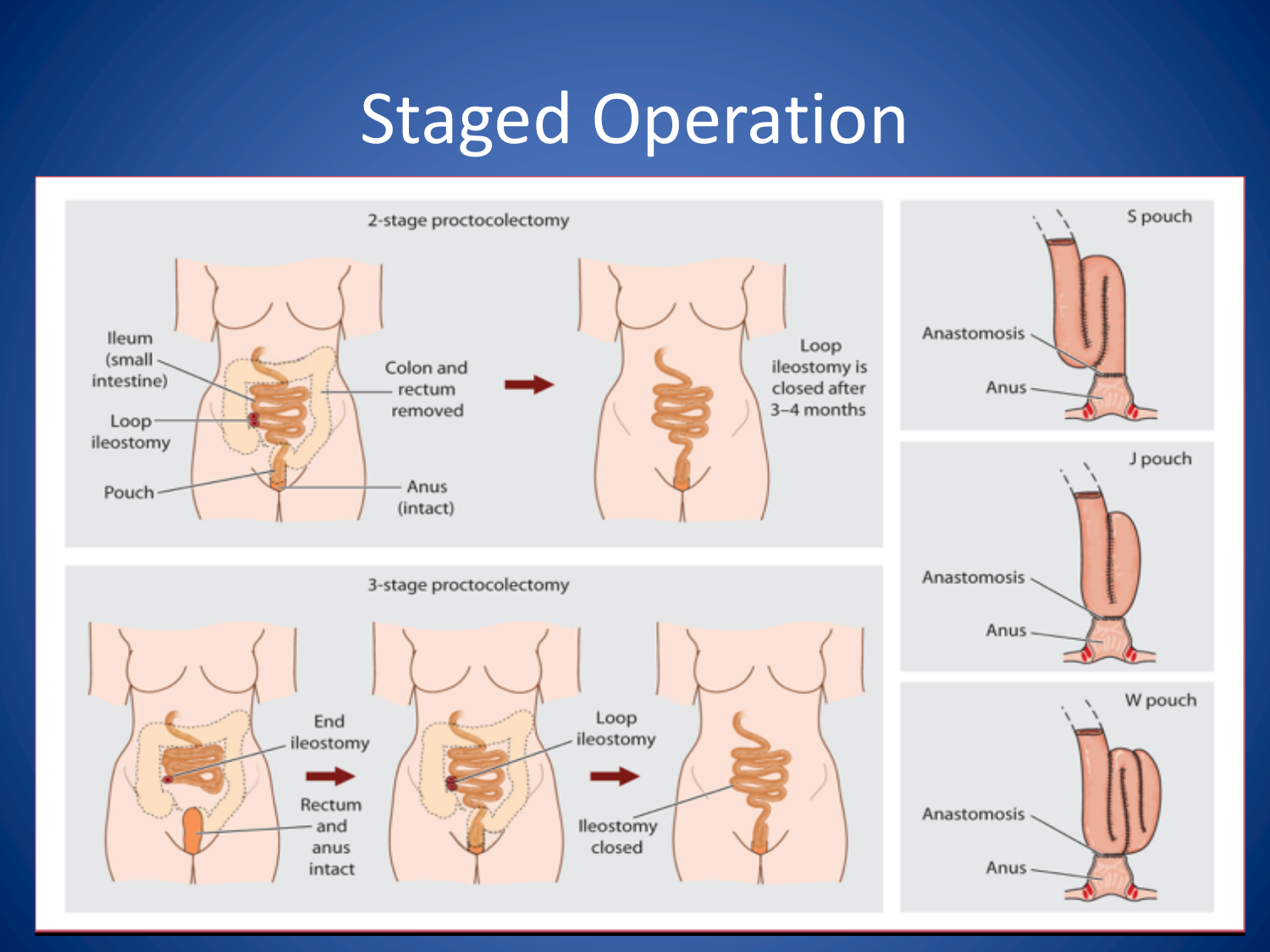## Role of the nurse specialist

- Role of the nurse practitioner/specialist
- Early introduction to patient and reassurance of long-term point of contact
- Realistic expectations of pouch function and lifestyle (written information)
- Comprehensive understanding of the process and stoma care-<br>differentiate
- between end and loop stoma
- Introduce an established patient with similar background
- Assess psychological, physical, spiritual, religious, cultural and socioeconomic
- needs
- Patients informed as to what will happen post-operatively/stoma care